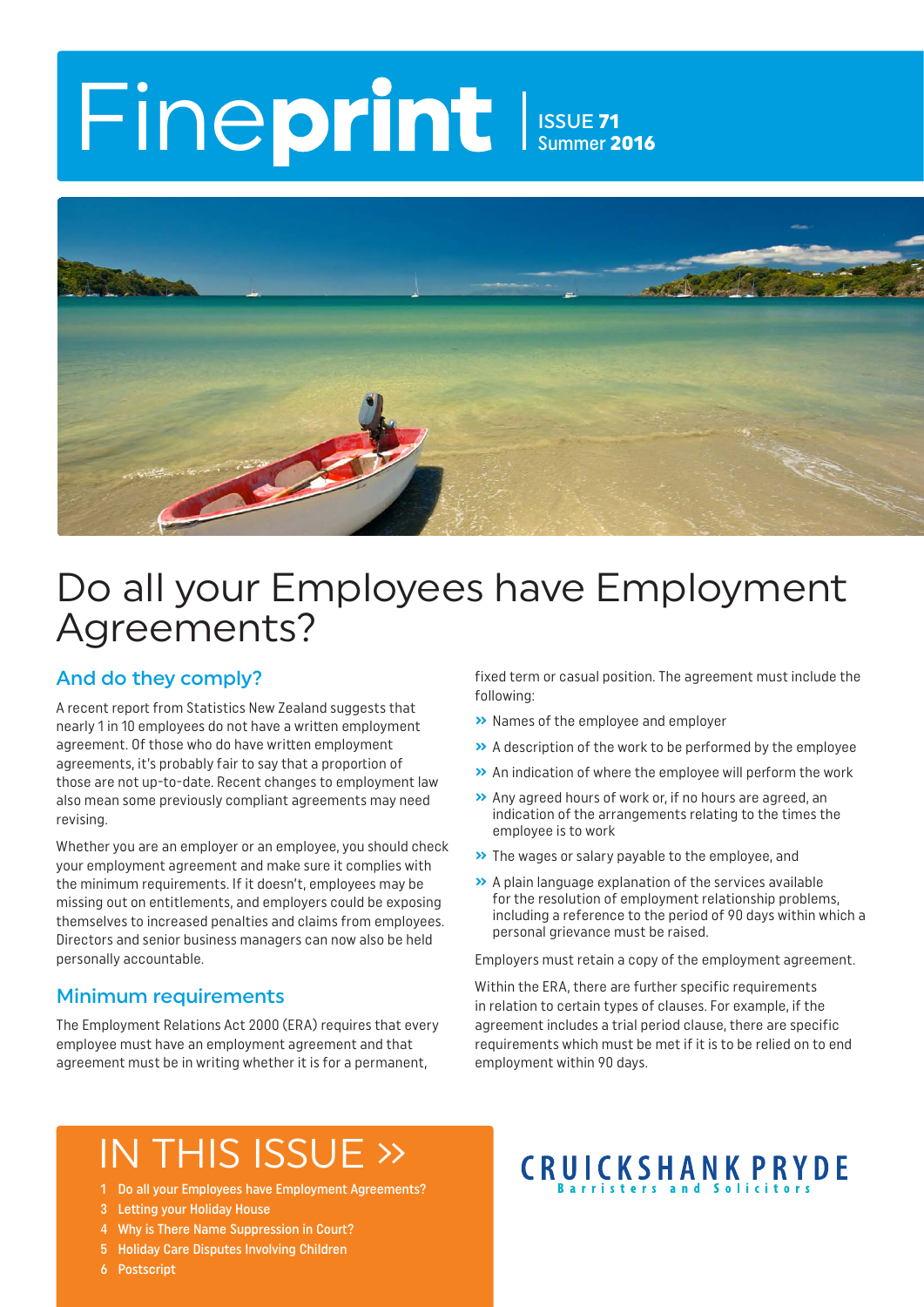# Fineprint

#### Recent changes

The Employment Standards Bill was enacted earlier this year, with effect from 1 April 2016. It introduced a suite of changes to employment law including some which mean existing employment agreements will need updating. It also toughened the penalties for employers who do not comply with their obligations.

Some of these changes are summarised below. Please see us if you require a more detailed explanation of the changes and what they may mean for you.

#### Parental leave

Parental leave eligibility was extended to 'primary carers' who can include grandparents, aunts and uncles. Those employees on casual and fixed term agreements are also eligible.

Leave entitlements have been extended, and there is now also the option of agreeing to 'keeping in touch' arrangements. These are where employees can return to work on a limited basis for up to 40 hours (total) during their leave without losing their leave entitlements. This allows employees to keep up-to-date with any training or changes in the workplace, and to maintain their social and professional bonds.

#### Zero-hour contracts

'Zero-hour contracts' is a colloquial term for employment contracts which require an employee to be available for work, but don't offer any guaranteed hours or compensate the employee for being on-call. Zero-hour contracts are now prohibited.

Where an employer and employee agree the hours that are to be worked, this must be recorded in the employment agreement. Where particular hours are not agreed, the agreement needs to give an indication of the hours.

Employers who want to be able to require employees to be available for extra work must include an 'availability' provision in the employment agreement. This must set out minimum guaranteed hours of work, and any period which the employee is required to be available above the guaranteed hours. Employment agreements cannot contain an availability provision unless the employer has genuine reasons for requiring it and the employee is reasonably compensated for making themselves available.

If the employment agreement doesn't comply with these requirements, the employee cannot be required to work more than the agreed hours and cannot be treated adversely if they refuse to do this.

#### Deductions from wages

Currently, employers need the express consent of their employee to deduct any amounts from wages (other than PAYE, etc). Employment agreements commonly contain an agreement to this effect so that the employer does not need to obtain consent every time a deduction needs to be made.

Now, even if the employment agreement contains such a clause, an employer must still consult with their employee before making a deduction. There is also a prohibition on making unreasonable deductions from wages, even if the employee consents to them. An example of an unreasonable deduction might be in relation to theft of the employer's property by a customer where the employee had no control over it.

#### Secondary employment

Employment agreements often contain limitations on an employee's ability to undertake work for other people. These clauses are now subject to a number of limitations.

It's only permissible to include such a clause if the employer has genuine reasons based on reasonable grounds, and those reasons are stated in the employment agreement. Genuine reasons can include:

- **»** Protecting commercially sensitive information or intellectual property rights, or the employer's reputation, or
- **»** Preventing a conflict of interest that cannot be managed without such a restriction.

A secondary employment clause can only prohibit or restrict other work to the extent necessary having regard to the reasons set out in the agreement.

For agreements that were entered into before 1 April 2016, employers have until 1 April 2017 to remove or amend clauses in existing agreements which don't comply.

#### It's important to get it right

The Employment Standards Bill also made other changes which emphasise the importance of employment agreements:

- **»** Record keeping requirements have been clarified
- **»** Penalties have increased
- **»** Employers can be publically named if they fail to meet minimum employment standards, and
- **»** People other than the employer (for example, directors and senior managers) can be held liable.

Failing to meet minimum standards can result in penalties and infringement notices being issued. It can also have a significant effect, for example, on an employer's ability to dismiss an employee.

#### Check your agreements

This is a good time for all employers and employees to check their employment agreements to ensure they comply with the minimum standards set out above. Employers may also have policies which may need updating.

If your employment agreement doesn't comply with the new legislation, talk to your employee or employer about amending it to bring it up-to-date. We have experts who can assist.  $\ast$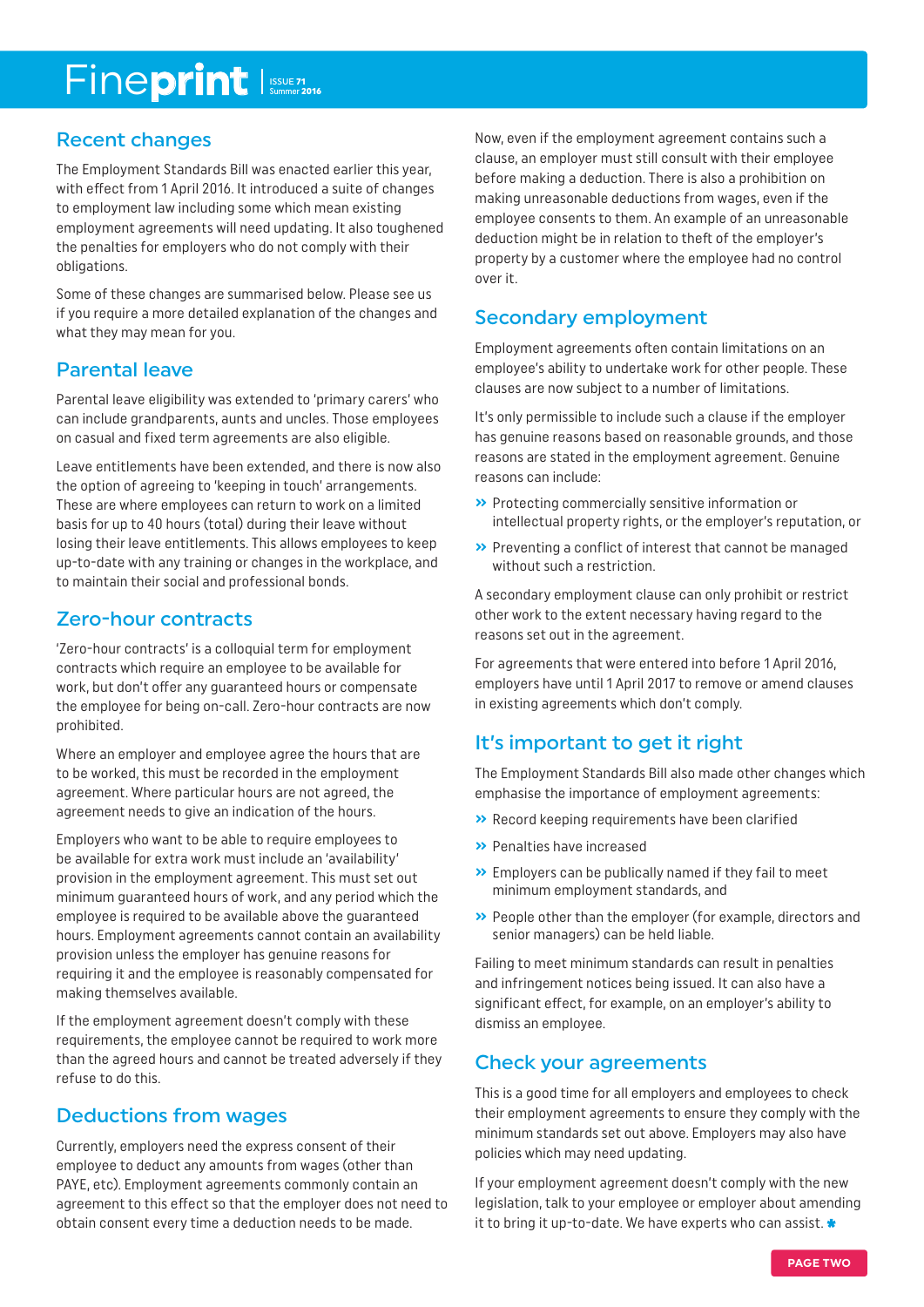

### Letting your Holiday House

#### Make sure you know the rules

It's becoming increasingly popular for many New Zealanders to let their holiday houses, or their main home, to short-term visitors. You may be facilitating this yourself, or you could be using a provider such as Airbnb or BookaBach that connects homeowners and visitors.

Whether you are currently letting your property for shortterm visitor accommodation, or are considering doing so, we recommend that you give some thought to the following matters.

#### Council requirements

Your local council regulates short-term visitor accommodation activities, so it's important to check its requirements; these can differ from council to council.

For smaller-scale or infrequent activities, you may only need to notify your local council of your activities.

If you are letting your house on a frequent basis, it's more likely that resource consent will be required.

Do note that making your home available to family and/or friends at no charge, and letting your property long-term, are not activities regulated by your local council.

#### Contractual matters

If you engage a provider such as Airbnb to connect you with visitors, you should carefully check the terms of your contract. You need to be clear on your rights and obligations, as well as those of your provider.

#### Bank approval

Your bank may have a security interest in your property. If so, the terms of your mortgage documentation will specify certain activities for which the consent of the bank will be required. One of these potential activities may include the letting of your property for short-term visitor accommodation.

We strongly recommend that you check with your bank as to whether it's happy with the letting of your property in such a manner. It's unlikely that your bank will take issue with such a proposal, but it's prudent to keep it informed.

#### **Insurance**

It's always good practice to notify your insurer of your visitor accommodation activities. This will ensure that your insurance policy can be adjusted whilst your property is being let.

#### Health and safety

If you engage other people to look after the maintenance of your holiday house, it's likely that your holiday house will need to comply with the Health and Safety at Work Act 2015. As someone who is responsible for a 'workplace' you must take all practicable steps to ensure that no workplace hazard causes harm to 'workers' such as gardeners, cleaners and tradespeople.

This legislation is complex, and it's likely you will need some help with understanding your obligations and responsibilities.

It's also important for you identify those parts of your property that may pose a possible hazard to your visitors (such as swimming pools, fireplaces and balconies).

By taking practical steps to address any potential hazards, you can ensure that your visitors have a safe and enjoyable stay.

#### Tax

There are likely to be tax implications if you're letting out your house. We recommend that you contact your accountant/ financial adviser to discuss your tax situation.

The short-term letting of private homes as visitor accommodation can benefit both homeowners and visitors alike. It is, however, important that as homeowners you are aware of, and take steps in respect of, the types of obligations we have highlighted above. If you're unsure, please get in touch with us well before your first visitors arrive.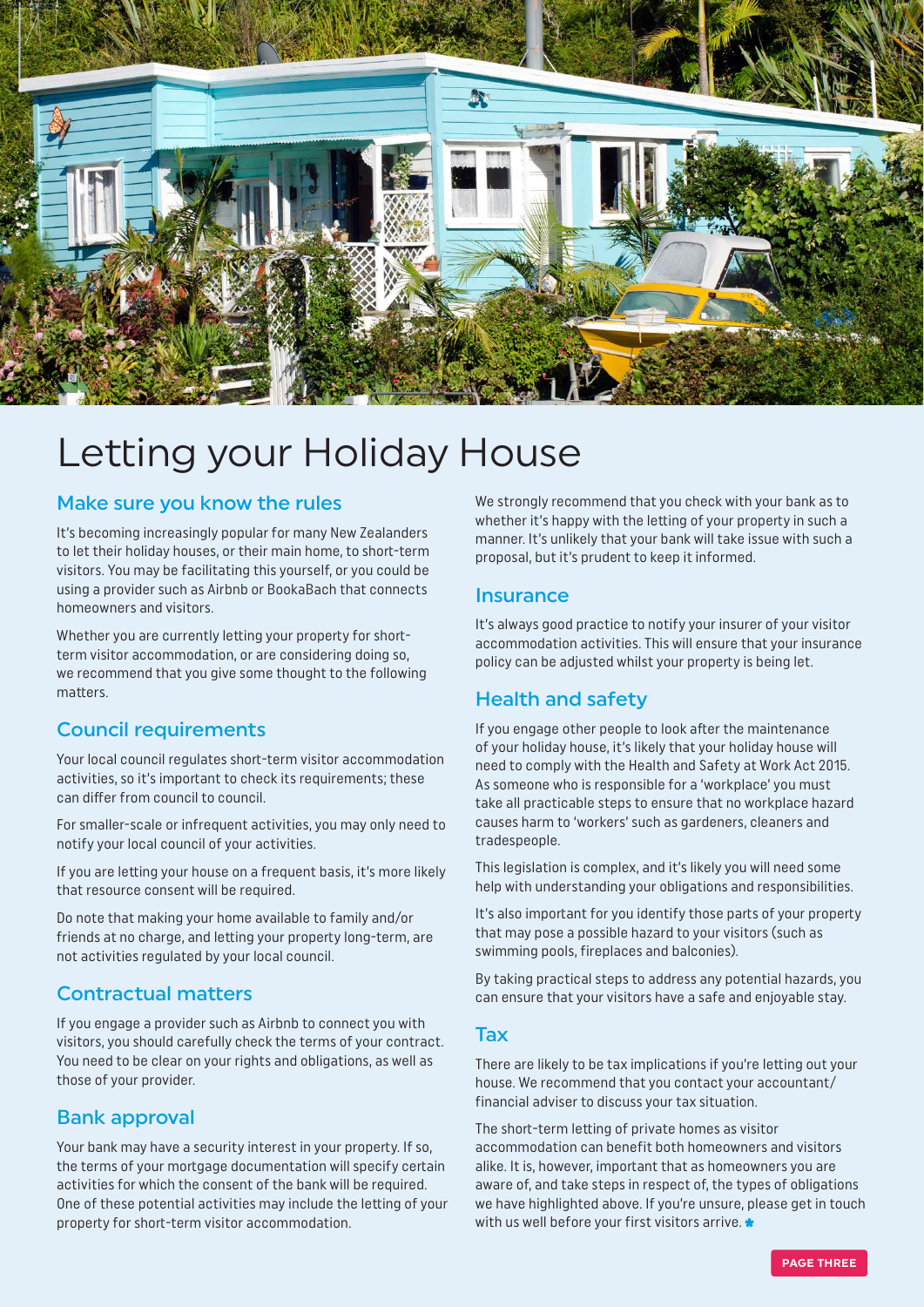# Why is There Name Suppression in Court?

The issue of name suppression is a vexed one. It is human nature to be curious. Most of us prick up our ears when hearing that someone has been granted name suppression. This article explores the principles behind name suppression and why some people are granted this, and why others are refused.

New Zealand has a long-established principle that our legal system is one of open justice; the general public is entitled to know the identity of those who come before the courts. There are, of course, exceptions; there are many valid reasons why name suppression should be considered. However, in recent years permanent name suppression has become increasingly difficult to obtain.

#### Grounds for name suppression

Name suppression guidelines are contained in the Criminal Procedure Act 2011. There are various grounds the courts will consider before ordering name suppression. The courts can suppress the identity of the defendant if publication is likely to:

- **»** Cause extreme hardship to the defendant or a person connected with the defendant
- **»** Cause suspicion on another person that may cause undue hardship
- **»** Cause undue hardship to any victim of the offence
- **»** Create a real risk of prejudice to a fair trial
- **»** Endanger the safety of any person
- **»** Lead to the identification of another person whose name is suppressed
- **»** Prejudice the maintenance of the law, or
- **»** Prejudice the security or defence of New Zealand.

Interim name suppression is relatively straightforward to obtain. If an arguable case can be made based on one of the factors above, interim name suppression will be granted by the court. An order for permanent name suppression is more difficult.

#### Permanent name suppression

In a 2014 case,<sup>1</sup> the HIgh Court noted the starting point; that proceedings are held in open court and the media can report on those proceedings.

To override this starting point, someone applying for name suppression must meet one of the criteria listed above.

The test for extreme hardship is not an easy test to meet. In a 2015 case<sup>2</sup> the Court of Appeal considered a challenge to earlier decisions in respect of name suppression. Mrs Robertson had pleaded guilty and been sentenced in respect of three charges of theft by a person in a special relationship. The victims were a surf lifesaving club, a parent-teacher association and Mrs Robertson's mother.

Name suppression was sought on the grounds that publication would cause extreme hardship to Mrs Robertson, her family and her employer. Medical evidence was submitted to the court.

The lower courts decided there was not sufficient evidence to depart from the usual principle of open justice. Mrs Robertson sought leave to appeal to the Court of Appeal; her application was declined. It was held that 'extreme hardship' required a very high level of hardship. It must be something beyond the usual hardship and embarrassment associated with publication of court proceedings.

#### Protecting a victim's identity

Name suppression is also regularly granted to protect the identity of victims. In the case of certain types of sexual offending, name suppression of the offender will be automatic in order to protect the victim.

The High Court in Christchurch considered an interesting case in 2015.<sup>3</sup> In 1994, Mr X was convicted of sexual offending against two sisters. The names of the offender and the victims were automatically suppressed. The suppression orders remained in force for more than 20 years. In 2015, however, the victims went to the High Court to have name suppression lifted and their names made public. They subsequently sought to have the offender's name identified. They argued his identity was only suppressed back in 1994 to protect them.

The High Court declined to lift the suppression order, stating that 20 years had passed and Mr X had not reoffended. The court considered there would be extreme hardship to Mr X if name suppression was removed.

This case raised an interesting point. The law allows for name suppression to be ordered to protect victims. However, if the victims don't support the suppression, should the suppression be allowed? This is a difficult question.

#### A fair trial

Another issue that often comes up in name suppression cases is the right to a fair trial. This is a fundamental principle of our legal system. If a name is in the public arena then potential jurors could be influenced by publicity about a case. In these situations, interim name suppression is likely to be granted until there is a verdict.

In short, when charged and summonsed to appear in court, anyone has the option to seek name suppression; however, it is not an easy process. It is only in certain circumstances that the courts will deviate from the principle of open justice.

<sup>1</sup> Beacon Media Group v Waititi [2014] NZHC 281

<sup>2</sup> Robertson v New Zealand Police [2015] NZCA 7

<sup>3</sup> Forsyth v District Court [2015] NZHC 2567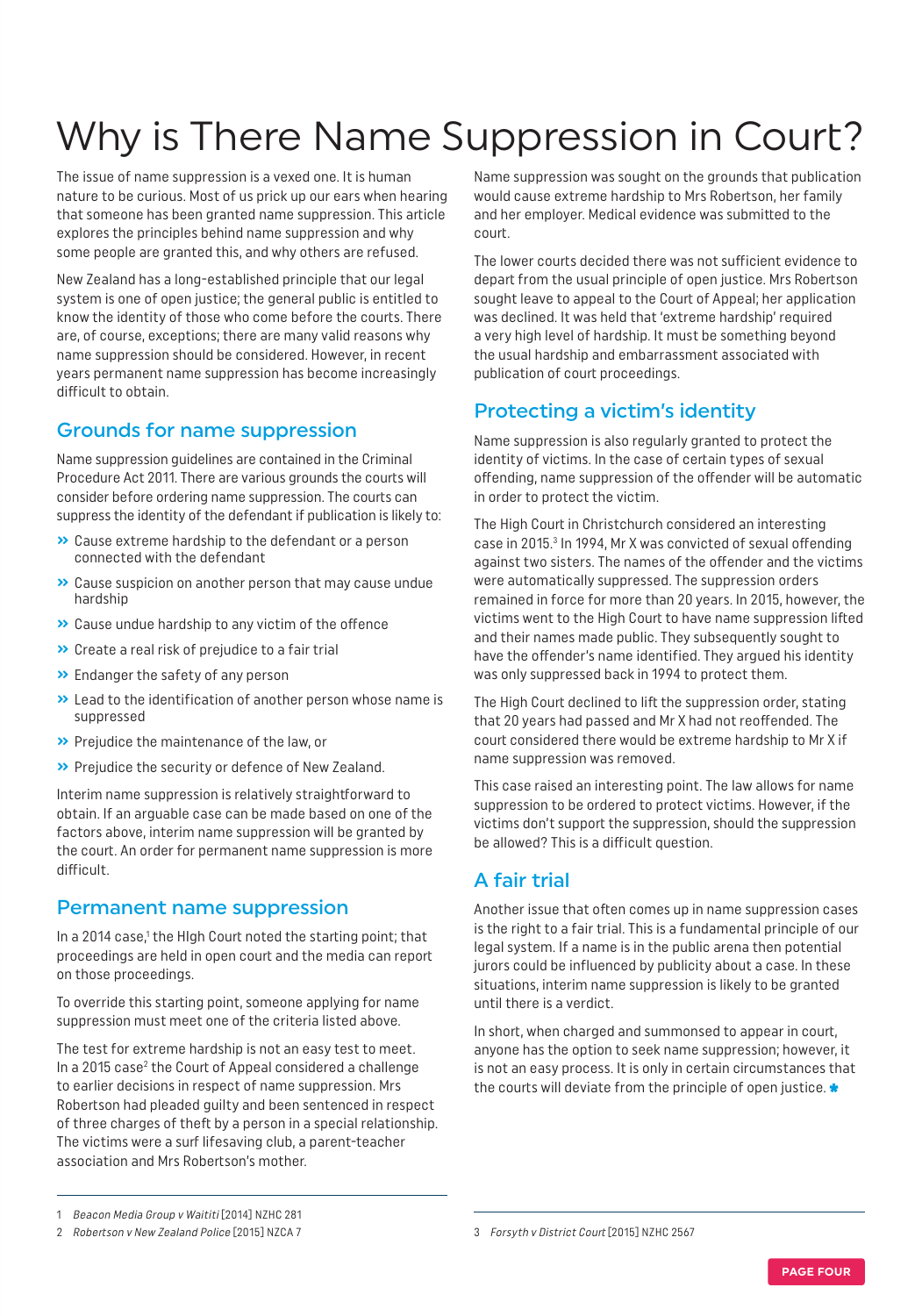# Fineprint

## Holiday Care Disputes Involving Children

#### Using the Family Dispute Resolution process

In 2014, the government amended the law governing parenting disputes between separated parents. The changes included a requirement, in non-urgent cases, for parents to complete an out-of-court Family Dispute Resolution process (FDR) before they can go to court. As we head into the summer break, how does this regime apply to 'semi-urgent' cases dealing with parenting disputes around Christmas holiday care arrangements?

With Christmas coming up, separated parents inevitably start looking at dividing the time to be spent with their children over the holiday period. Depending on how well (or poorly) those parents can communicate with each other, this can be an area fraught with difficulty. Family lawyers are often asked for assistance. What happens if the dispute is still unresolved? What can the parents do?

Before 2014, the Care of Children Act 2004 gave parents the ability to apply to court to settle disputes about care arrangements. There were essentially no prerequisites under that regime. There was no requirement that you first attend mediation, or otherwise attempt to resolve the dispute yourselves. If you had a qualifying dispute, you could apply.

#### How FDR works

The changes were introduced to encourage parents to resolve their own disputes away from court. As a result, the current FDR regime was introduced. FDR comprises a twostep process. The first step is for both parents to attend a Parenting Through Separation programme (PTS), which is followed by the second step – mediation.

A dispute over the Christmas holidays won't normally qualify as urgent, which means that FDR is required. The problem is the FDR process takes time. While the delays no doubt differ from region to region, there are anecdotal reports of FDR taking up to six months to complete, or possibly longer. As well, that process doesn't guarantee a resolution. Court proceedings may then be needed, which brings further delays.

#### Christmas adds pressure

What does this mean for our Christmas scenario? If a dispute arises in, say, October or November, as they invariably do, there's unlikely to be a resolution before the holidays begin.

By Christmas Eve, the parents may only have completed PTS and may still be waiting for a mediation to be scheduled. With no resolution, the result might be that those children do not get to see a parent (and vice versa) for that holiday period.

Arguably the pre-2014 system was better equipped at dealing with semi-urgent disputes such as this. A parent could apply to the court at the first sign of a dispute. That parent could ask that the other parent be given a shortened timeframe within which to respond – say three days. It was then possible to ask a judge to allocate an urgent hearing, thereby enabling the dispute to be resolved in time. While this was not guaranteed all of the time, it was possible.

#### Plan ahead now

The message for separated parents is to plan ahead. If you don't already have an enforceable Parenting or Custody Order in place, and disputes are likely to arise, engage the FDR process sooner rather than later. Better still, reach agreement with the other parent and have that agreement made into a Parenting Order by the court.

If you wait until a dispute does arise, it's probably too late to get it resolved before Christmas and to let your children enjoy the break seeing both parents.

**NZ LAW Limited** is an association of independent legal practices with member firms located throughout New Zealand. There are 58 member firms practising in over 70 locations.

NZ LAW member firms have agreed to co-operate together to develop a national working relationship. Membership enables firms to access one another's skills, information and ideas whilst maintaining client confidentiality.

#### **Members of NZ LAW Limited**

Allen Needham & Co Ltd – Morrinsville Argyle Welsh Finnigan – Ashburton Barltrop Graham – Feilding Berry & Co – Oamaru, Queenstown & Invercargill Boyle Mathieson – Henderson Breaden McCardle – Paraparaumu Corcoran French – Christchurch & Kaiapoi Cruickshank Pryde – Invercargill, Queenstown & Gore Cullinane Steele – Levin Daniel Overton & Goulding – Onehunga & Pukekohe DG Law Limited – Panmure Dorrington Poole – Dannevirke Downie Stewart – Dunedin & Balclutha Dowthwaite Law – Rotorua Duncan King Law – Epsom, Aucklan d Edmonds Judd – Te Awamutu & Otorohanga Edmonds Marshall – Matamata AJ Gallagher – Napier Gawith Burridge – Masterton & Martinborough Gifford Devine – Hastings, Havelock North & Waipawa Gillespie Young Watson – Lower Hutt, Upper Hutt & Wellington Greg Kelly Law Ltd – Wellington Hannan & Seddon – Greymouth Horsley Christie – Wanganui Innes Dean-Tararua Law – Palmerston North & Pahiatua Jackson Reeves – Tauranga James & Wells Intellectual Property – Hamilton, Auckland, Tauranga & Christchurch Johnston Lawrence Limited – Wellington Kaimai Law Bethlehem – Bethlehem Knapps Lawyers – Nelson, Richmond & Motueka Koning Webster – Mt Maunganui Lamb Bain Laubscher – Te Kuiti Law North Limited – Kerikeri Le Pine & Co – Taupo, Turangi & Putaruru Lowndes Jordan – Auckland Mactodd – Queenstown, Wanaka & Cromwell Malley & Co – Christchurch & Hornby Mike Lucas Law Firm – Manurewa Norris Ward McKinnon – Hamilton David O'Neill, Barrister – Hamilton Osborne Attewell Clews – Whakatane Parry Field Lawyers – Riccarton, Christchurch & Hokitika Purnell Jenkison Oliver – Thames & Whitianga Rennie Cox – Auckland & Whitianga Chris Rejthar & Associates – Tauranga RMY Legal – New Plymouth RSM Law Limited – Timaru Sandford & Partners – Rotorua Sheddan Pritchard Law Ltd – Gore Simpson Western – Takapuna, North Harbour & Silverdale Sumpter Moore – Balclutha & Milton Thomson Wilson – Whangarei Till Henderson – New Plymouth & Stratford Wain & Naysmith Limited – Blenheim Walker MacGeorge & Co – Waimate Welsh McCarthy – Hawera Wilkinson Rodgers – Dunedin Woodward Chrisp – Gisborne